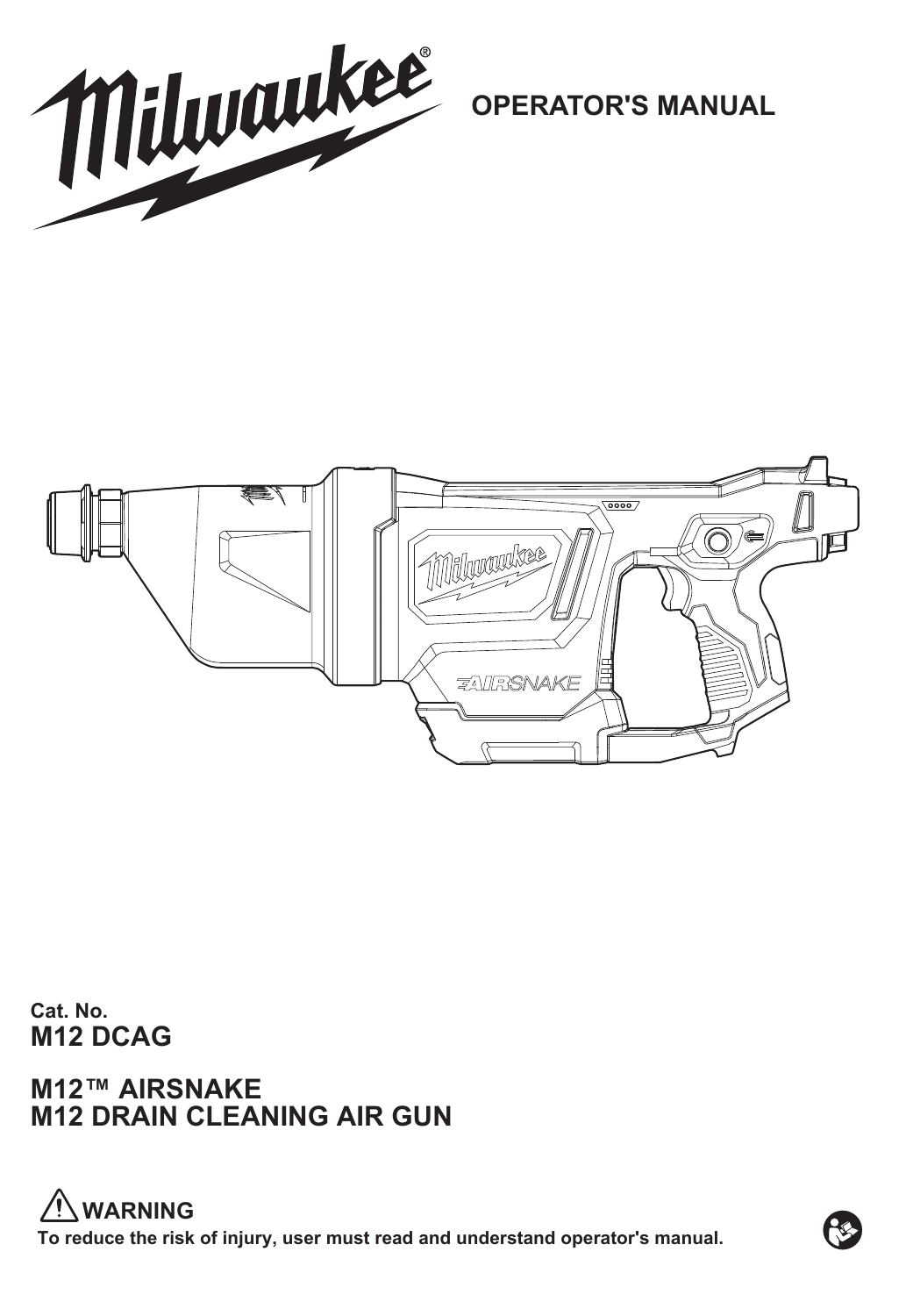## *GENERAL POWER TOOL SAFETY WARNINGS*

**WARNING Read all safety warnings, instruc-tions, illustrations and specifications provided with this power tool.** Failure to follow all instructions listed below may result in electric shock, fire and/or serious injury. Save all warnings and in**structions for future reference.** The term "power tool" in the warnings refers to your mains-operated (corded) power tool or battery-operated (cordless) power tool.

## *WORK AREA SAFETY*

- **Keep work area clean and well lit.** Cluttered or dark areas invite accidents.
- **Do not operate power tools in explosive atmoliquids, gases or dust.** Power tools create sparks which may ignite the dust or fumes.
- **Keep children and bystanders away while operating a power tool.** Distractions can cause you to lose control.

### *ELECTRICAL SAFETY*

- **Power tool plugs must match the outlet. Never modify the plug in any way. Do not use any adapter plugs with earthed (grounded) power tools.** Unmodified plugs and matching outlets will reduce risk of electric shock.
- **Avoid body contact with earthed or grounded surfaces, such as pipes, radiators, ranges and refrigerators.** There is an increased risk of electric shock if your body is earthed or grounded.
- **Do not expose power tools to rain or wet conditions.** Water entering a power tool will increase the risk of electric shock.
- **Do not abuse the cord. Never use the cord for carrying, pulling or unplugging the power tool. Keep cord away from heat, oil, sharp edges or moving parts.** Damaged or entangled cords increase the risk of electric shock.
- **When operating a power tool outdoors, use an extension cord suitable for outdoor use.** Use of a cord suitable for outdoor use reduces the risk of electric shock.
- **If operating a power tool in a damp location is unavoidable, use a residual current device protected supply.** Use of a RCD reduces the risk of electric shock.

### *PERSONAL SAFETY*

- **Stay alert, watch what you are doing and use common sense when operating a power tool. Do not use a power tool while you are tired or under the**  influence of drugs, alcohol or medication. A moment of inattention while operating power tools may result in serious personal injury.
- **Use personal protective equipment. Always wear eye protection.** Protective equipment such as a dust mask, non-skid safety shoes, hard hat or hearing protection used for appropriate conditions will reduce personal injuries.
- **Prevent unintentional starting. Ensure the switch is in the off-position before connecting to power source and/or battery pack, picking up or carrying the tool.** Carrying power tools with your finger on the switch or energizing power tools that have the switch on invites accidents.
- **Remove any adjusting key or wrench before turning the power tool on.** A wrench or a key left attached to a rotating part of the power tool may result in personal injury.
- **Do not overreach. Keep proper footing and balance at all times.** This enables better control of the power tool in unexpected situations.
- **Dress properly. Do not wear loose clothing or jewelry. Keep your hair and clothing away from moving parts.** Loose clothes, jewelry or long hair can be caught in moving parts.
- **If devices are provided for the connection of dust extraction and collection facilities, ensure these are connected and properly used.** Use of dust collection can reduce dust-related hazards.
- **Do not let familiarity gained from frequent use of tools allow you to become complacent and ignore tool safety principles.** A careless action can cause severe injury within a fraction of a second.

### *POWER TOOL USE AND CARE*

- **Do not force the power tool. Use the correct power tool for your application.** The correct power tool will do the job better and safer at the rate for which it was designed.
- **Do not use the power tool if the switch does not turn it on and off.** Any power tool that cannot be controlled with the switch is dangerous and must be repaired.
- **Disconnect the plug from the power source and/ or remove the battery pack, if detachable, from the power tool before making any adjustments, changing accessories, or storing power tools.** Such preventive safety measures reduce the risk of starting the power tool accidentally.
- **Store idle power tools out of the reach of children and do not allow persons unfamiliar with the power tool or these instructions to operate the power tool.**  Power tools are dangerous in the hands of untrained users.
- **Maintain power tools and accessories. Check for misalignment or binding of moving parts, breakage of parts and any other condition that may affect the power tool's operation. If damaged, have the power tool repaired before use.** Many accidents are caused by poorly maintained power tools.
- **Keep cutting tools sharp and clean.** Properly maintained cutting tools with sharp cutting edges are less likely to bind and are easier to control.
- **Use the power tool, accessories and tool bits etc. in accordance with these instructions, taking into account the working conditions and the work to be performed.** Use of the power tool for operations different from those intended could result in a hazardous situation.
- **Keep handles and grasping surfaces dry, clean and free from oil and grease.** Slippery handles and grasping surfaces do not allow for safe handling and control of the tool in unexpected situations.

# *BATTERY TOOL USE AND CARE*

- **Recharge only with the charger specified by the manufacturer.** A charger that is suitable for one type of battery pack may create a risk of fire when used with another battery pack.
- . Use power tools only with specifically designated **battery packs.** Use of any other battery packs may create a risk of injury and fire.
- **When battery pack is not in use, keep it away from other metal objects, like paper clips, coins, keys, nails, screws or other small metal objects, that can make a connection from one terminal to another.**  Shorting the battery terminals together may cause burns or a fire.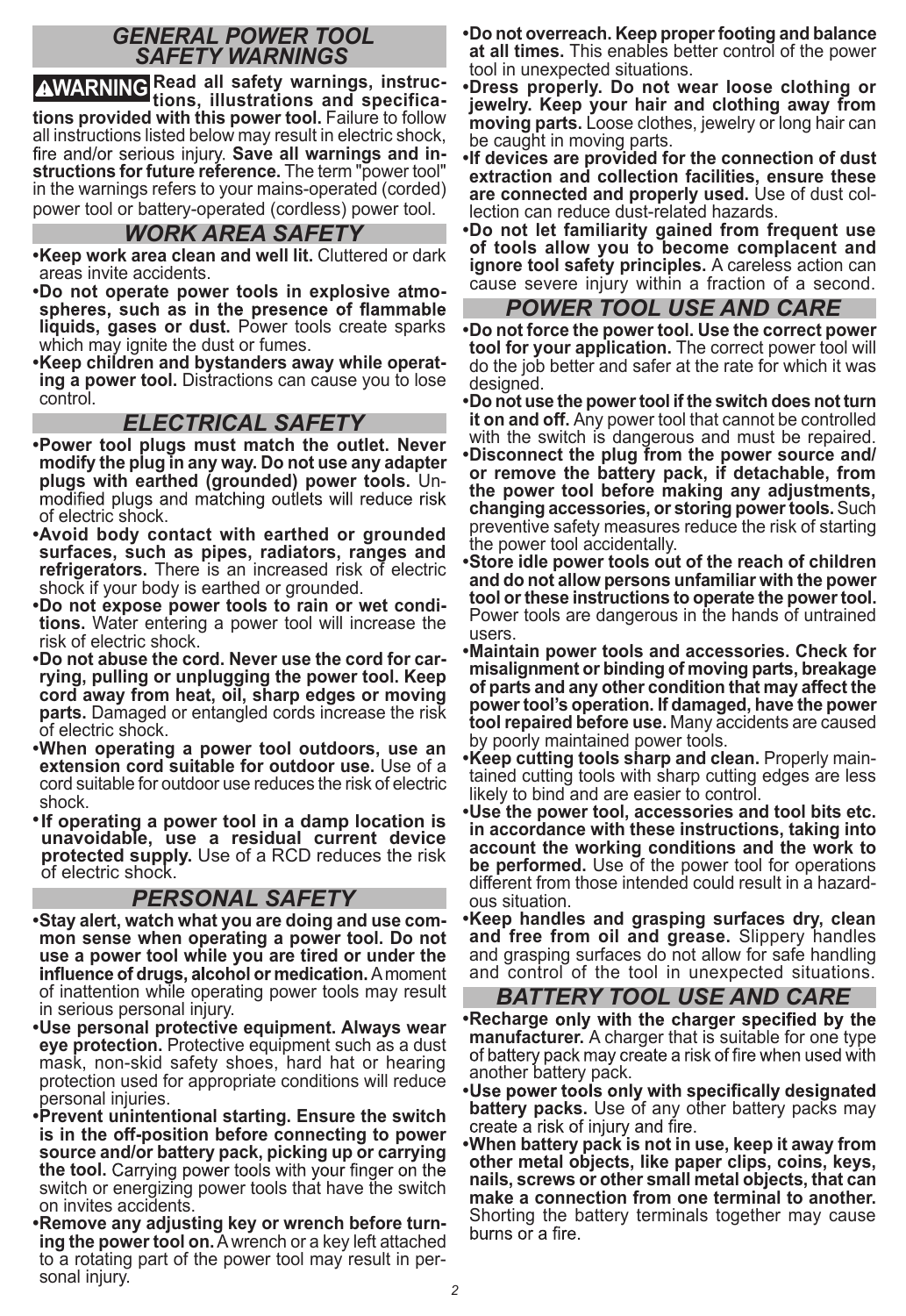- **Under abusive conditions, liquid may be ejected**  cidentally occurs, flush with water. If liquid con**tacts eyes, additionally seek medical help.** Liquid ejected from the battery may cause irritation or burns.
- **Do not use a battery pack or tool that is damaged or**  unpredictable behavior resulting in fire, explosion or risk of injury.
- .Do not expose a battery pack or tool to fire or ex**cessive temperature.**  above 130°C (265°F) may cause explosion.
- **Follow all charging instructions and do not charge the battery pack or tool outside the temperature**  range specified in the instructions. Charging im-<br>properly or at temperatures outside the specified range may damage the battery and increase the risk of fire.

#### *SERVICE*

- **·Have your power tool serviced by a qualified repair person using only identical replacement parts.**  This will ensure that the safety of the power tool is maintained.
- **Never service damaged battery packs.** Service of battery packs should only be performed by the manufacturer or authorized service providers.

# *SPECIFIC SAFETY RULES*

- **Use latex or rubber gloves, a face shield and protective clothing when chemicals, bacteria or other toxic or infectious substances are suspected to be in a drain line.** Drains may contain chemicals, bacteria and other substances that may cause burns, be toxic or infectious or may result in other serious personal iniurv
- **Practice good hygiene. Do not eat or smoke while handling or operating the tool. After handling or operating drain cleaning equipment, use hot, soapy water to wash hands and other body parts exposed to drain contents.** This will help reduce the risk of health hazards due to exposure to toxic or infectious material.
- **Only use the drain cleaner for the recommended drain sizes.**
- **Inspect the drain to be cleaned before use. Do not**  use on pipes and fittings that are compromised. If possible, determine the access point(s) to the drain, the size(s) and length(s) of the drain, distance to mainlines, the nature of the blockage, presence of drain cleaning chemicals or other chemicals, etc. If chemicals are present in the drain, it is important to understand the specific safety measures required to work around those chemicals. Contact the chemical manufacturer for required information.
- **If needed, place protective covers in the work area.** The drain cleaning process can be messy.
- **Do not point the tool towards yourself or anyone nearby.** Unexpected triggering will discharge the air pressure causing an injury.
- **Do not actuate the tool unless the tool is placed firmly against the workpiece.** If the tool is not in con-<br>tact with the workpiece, air pressure may be deflected away from your target.
- **Do not engage in horseplay.** The discharged air pressure is capable of causing serious injury.
- **Use the tool only for the intended purposes. Do not abuse the tool.**
- .Maintain labels and nameplates. These carry **Maintain labels and nameplates.** These carry important information. If unreadable or missing, contact a *MILWAUKEE*® service facility for a replacement.

**AWARNING** Some dust created by power sanding, **AWARNING** sawing, grinding, drilling, and other construction activities contains chemicals known to cause cancer, birth defects or other reproductive harm. Some examples of these chemicals are:

- lead from lead-based paint
- crystalline silica from bricks and cement and other masonry products, and
- arsenic and chromium from chemically-treated lumber. Your risk from these exposures varies, depending on how often you do this type of work. To reduce your exposure to these chemicals: work in a well ventilated area, and work with approved safety equipment, such as those dust masks that are specially designed to filter out microscopic particles.



#### **Cat. No. .....................................................M12 DCAG** Volts ...................................................................12 DC Air Pressure ...................................................0-50 PSI Battery Type ..................................................... M12™ Charger Type .................................................... M12™

# *SYMBOLOGY*

- **V** Volts
- Direct Current



Wear face shield



Wear latex or rubber gloves

Regulatory Compliance mark (RCM). This product meets applicable regulatory requirements.

Do not dispose of electric tools<br>together with household waste household material. Electric tools and electronic equipment that have reached the end of their life must be collected separately and returned to an environmentally compatible recycling facility.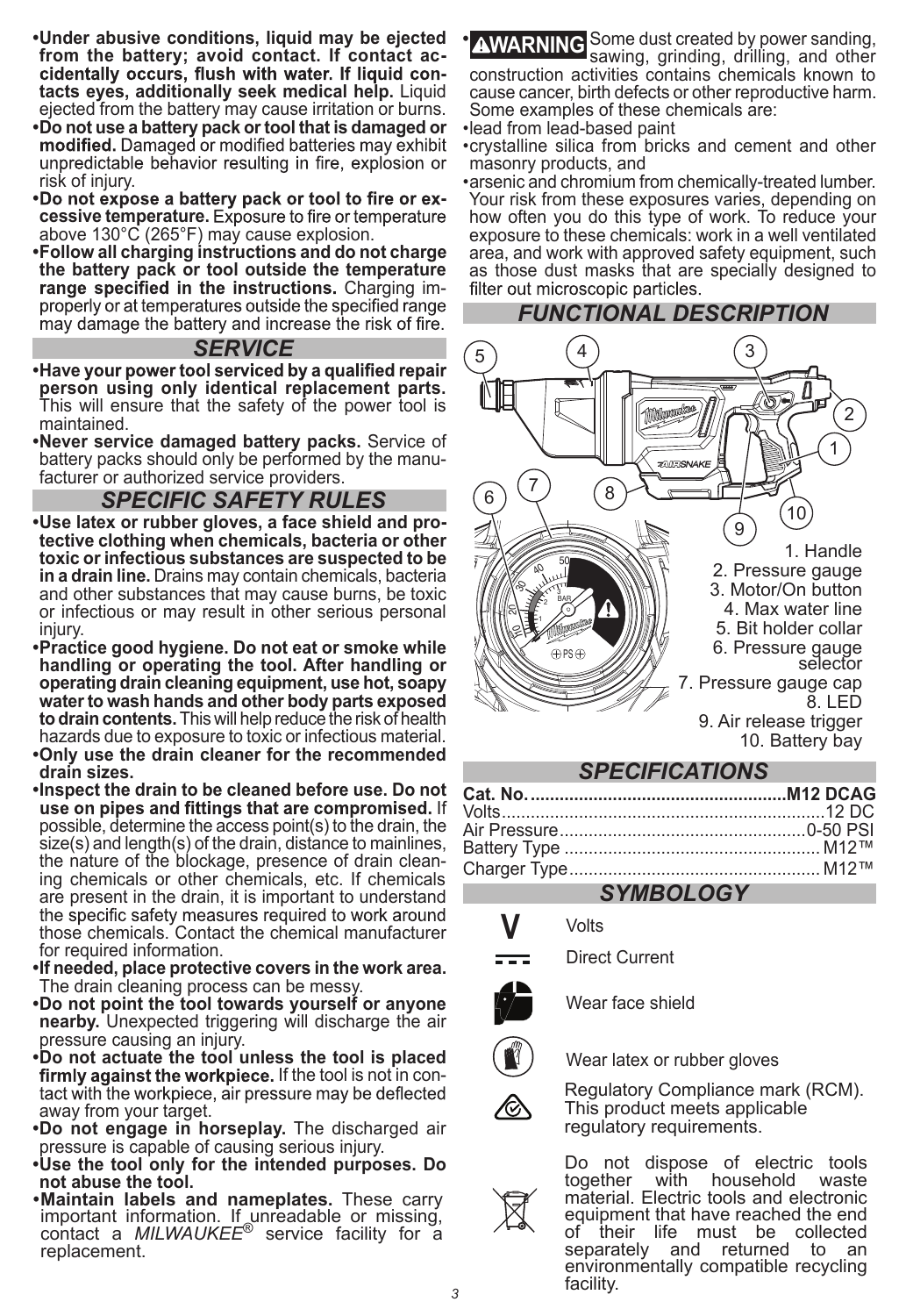# *ASSEMBLY*

**AWARNING** Recharge only with the charger specified for the battery. For specific charging instructions, read the operator's **manual supplied with your charger and battery.**

**Removing/Inserting the Battery** To **remove** the battery, push in the release buttons and pull the battery pack away from the tool.

**WARNING Always remove battery pack before changing or removing accessories.**  To **insert** the battery, slide the pack into the body of the tool. Make sure it latches securely into place.

**WARNING recommended for this tool. Others may be hazardous.**

### **Selecting the Proper Accessory**

| <b>Name</b>                            | <b>Drain Style</b>                                          | <b>Drain</b><br><b>Diameter</b> |
|----------------------------------------|-------------------------------------------------------------|---------------------------------|
| 1-1/4" Drain Plug                      |                                                             | $1" - 2"$<br>(25mm-50mm)        |
| 2" Drain Plug                          |                                                             | $2" - 3"$<br>(50mm-76mm)        |
| 3" Drain Plug                          |                                                             | $3" - 4"$<br>(76mm-101mm)       |
| Drain Shroud<br>Attachment             | Floor drains, uneven<br>surfaces, permanent drain<br>covers |                                 |
| Toilet Seal Attachment   P-Traps       |                                                             |                                 |
| <b>Straight Connector</b><br>Extension | Quick connect                                               |                                 |
| 45° Offset Connector                   | Angled                                                      |                                 |

For a complete listing of accessories, go online to or contact a distributor. www.milwaukeetools.com.au / www.milwaukeetools.co.nz.

### **Accessory Installation**

**WARNING Always remove battery pack before changing or removing accessories.**  Only use accessories specifically recommended **for this tool. Others may be hazardous.**

**To reduce the risk of injury, wear a face shield. Always wear leather gloves.**

Select the proper accessory for your application.

- 1. To **install** the accessory, pull out the coupler. Press the accessory bit into the coupler socket until the coupler snaps back and the bit is locked into place.
- 2. To **remove** the accessory, pull out the coupler, then pull out the accessory bit.

### *OPERATION*

**WARNING Always remove battery pack before changing or removing accessories.**  Only use accessories specifically recommended **for this tool. Others may be hazardous.**

**To reduce the risk of injury, wear a face shield. Always wear leather gloves.**

**Inspect the drain to be cleaned before use. Do not**  use on pipes and fittings that are compromised.

- 1. Select and install the proper accessory.
- 2. Insert battery pack.
- 3. Set the pressure gauge selector to the desired PSI by twisting the pressure gauge cap.

**NOTE:** To help avoid damage to pipes and fittings, start the pressure low and work your way up.

- 4. Press and hold the Motor/On button for three seconds and release. The tool will build pressure until it has reached the desired PSI. **WARNING!** If the tool does not shut down at desired pressure, or if pressure builds into the red warning area, remove battery and take tool into the nearest service centre.
- 5. Place tool into drain opening, sealing the drain with the accessory. Use force to maintain seal. **WARN-ING!** Do not place tool in water past the water line. Damage to the tool may occur.
- 6. Press the trigger rapidly, holding for one second.
- 7. When done with tool, release any excess air by pointing the tool in a safe direction and pressing trigger before storing.
- 8. After use, use hot, soapy water to wash hands and other body parts exposed to drain contents.

#### *MAINTENANCE*

**WARNING To reduce the risk of injury, always unplug the charger and remove the battery pack from the charger or tool before performing any maintenance. Never disassemble the tool, battery pack or charger. Contact a** *MILWAUKEE***® service facility for ALL repairs.**

### **Maintaining Tool**

Keep your tool, battery pack and charger in good repair by adopting a regular maintenance program. Inspect your tool for issues such as undue noise, misalignment or binding of moving parts, breakage of parts, or any other condition that may affect the tool operation. Return the tool, battery pack, and charger to a *MILWAUKEE*® service facility for repair. After six months to one year, depending on use, return the tool, battery pack and charger to a *MILWAUKEE*® service facility for inspection. If the tool does not start or operate at full power with a fully charged battery pack, clean the contacts on the battery pack. If the tool still does not work properly, return the tool, charger and battery pack, to a *MILWAUKEE*® service facility for repairs.

**WARNING To reduce the risk of personal injury and damage, never immerse your tool, battery pack or charger in liquid or allow a** 

#### **Cleaning**

Clean dust and debris from vents. Keep handles clean, dry and free of oil or grease. Use only mild soap and a damp cloth to clean, since certain cleaning agents and solvents are harmful to plastics and other insulated parts. Some of these include gasoline, turpentine, lacquer thinner, paint thinner, chlorinated cleaning solvents, ammonia and household detergents containsolvents around tools. Do not pour water directly down the discharge area.

### **Repairs**

For repairs, return the tool, battery pack and charger to the nearest service centre.

### *ACCESSORIES*

**WARNING Use only recommended accessories. Others may be hazardous.**

For a complete listing of accessories refer to your *MILWAUKEE*® Tool catalog or go online to www.milwaukeetools.com.au /

www.milwaukeetools.co.nz. To obtain a catalog, contact your local distributor or a service centre.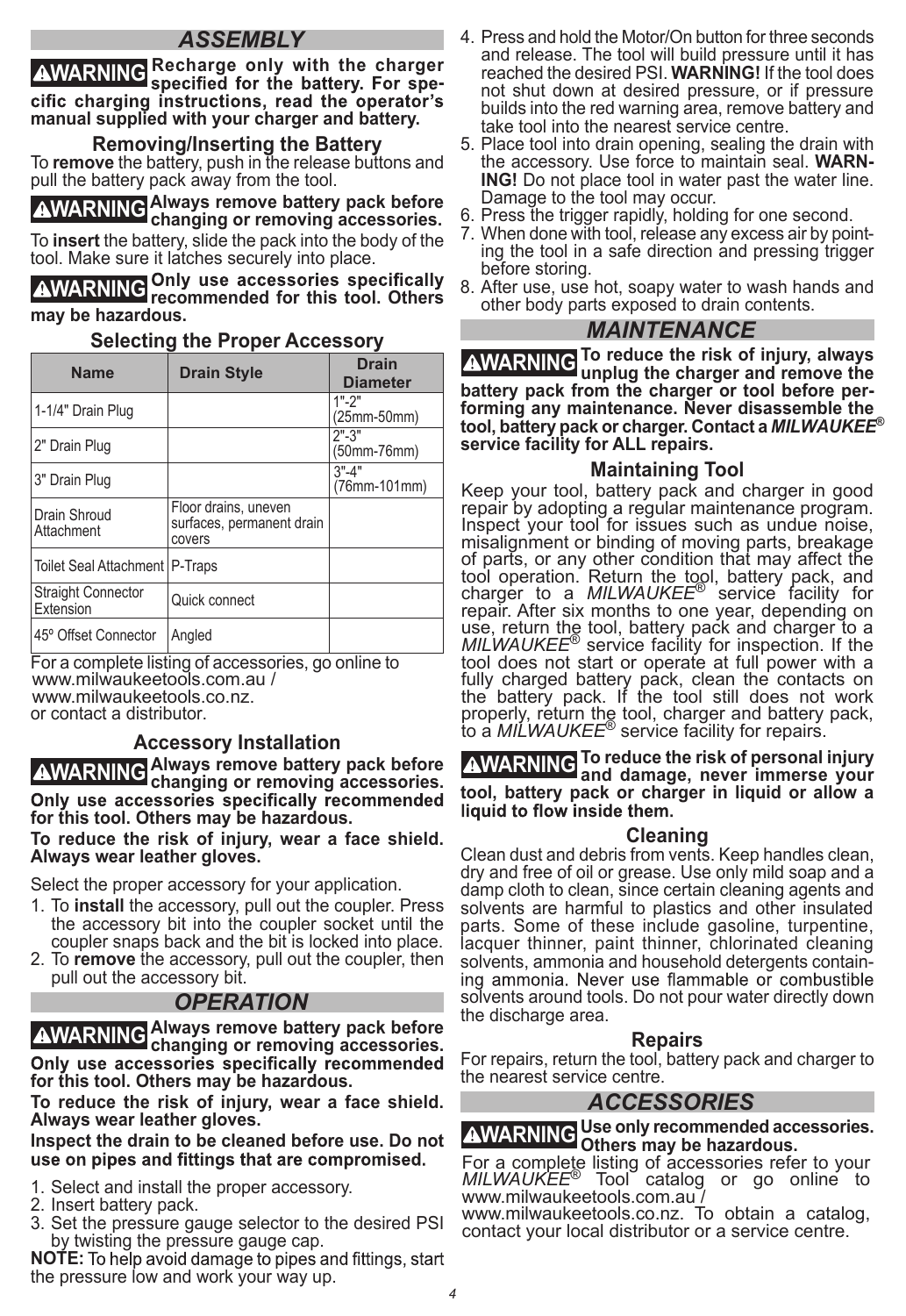# *BATTERIES*

Battery packs which have not been used for some time should be recharged before use.

Temperatures in excess removeof 50°C (122°F) reduce the performance of the battery pack. Avoid extended exposure to heat or sunshine (risk of overheating).

The contacts of chargers and battery packs must be kept clean.

For an optimum life-time, after use, the battery packs have to be fully charged.

To obtain the longest possible battery life remove the battery pack from the charger once it is fully charged.

"For battery pack storage longer than 30 days:

Store the battery pack where the temperature is below 27°C and away from moisture.

Store the battery packs in a 30% - 50% charged condition.

Every six months of storage, charge the pack as normal.